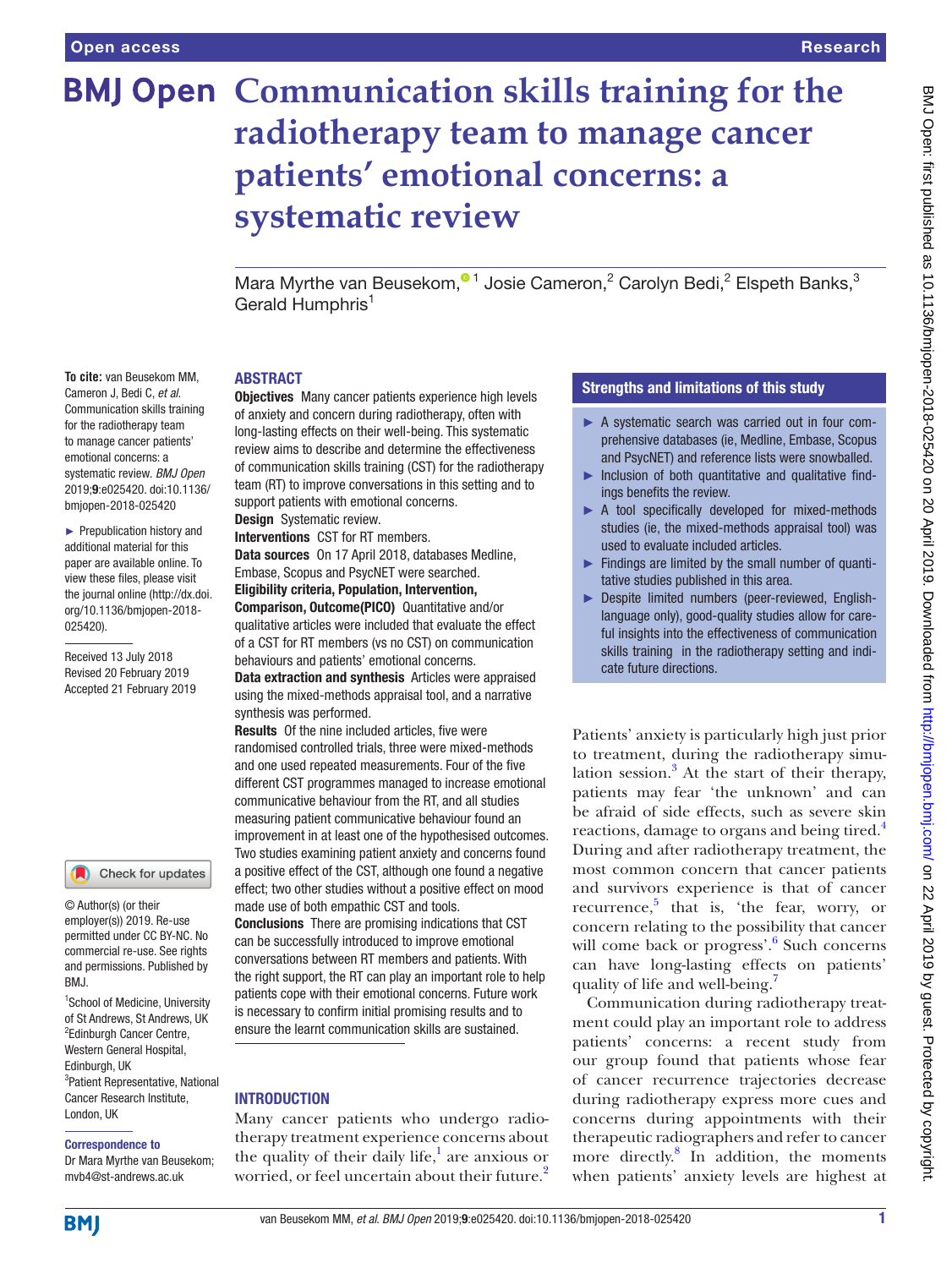the start of radiotherapy correspond to a peak in infor-mation needs.<sup>[9](#page-9-8)</sup> During radiotherapy, patients have 'on treatment review' by therapeutic radiographers<sup>10</sup> in the UK, and these consultations might be an ideal opportunity to provide psychosocial support. Indeed, a recent review shows that increased communication and information sharing can benefit both patients and radiation therapists.<sup>[11](#page-9-10)</sup>

However, not all forms of support are equally effective, and it has been suggested to develop communication skills training (CST) for the radiotherapy team (RT) to improve communication-related and patient outcomes.[12 13](#page-9-11) Also radiation therapists themselves indicate that they would appreciate further education to help patients deal with emotional distress. $^{14}$  $^{14}$  $^{14}$  Various CST courses for oncology professionals in general have already shown improvements in clinicians' self-efficacy, communication skills and strategies, as well as transfer of these strategies into the clinical practice.<sup>[15 16](#page-9-13)</sup> CST programmes seem particularly effective at encouraging healthcare professionals (HCPs) to increase their use of open questions and show empathy towards patients.<sup>[17](#page-9-14)</sup>

Unfortunately, even though managing patients' emotions, triggered by their condition and treatment, is the role of all health service staff, including the RT team, little attention has been given to the effectiveness of CST to improve communication with patients in the setting of radiation therapy. Furthermore, a specific question remains as to whether patients' communication with the RT also leads to improvements for patients to manage their emotional concerns. The aim of this systematic review is therefore to provide an overview of the available evidence on whether CST can help RT members to support cancer patients in managing their distress during treatment. The review will describe and determine the effectiveness of CST to improve communication behaviours and support patients' emotional concerns.

# Materials and methods Search strategy

On 17 April 2018, databases Ovid MEDLINE, Scopus, PsycNET and Ovid Embase were searched for a combination of the keywords (radiation therapist\*, radiotherapist\*, radiographer\*, technologist\*, radiotherapy team or radiation oncologist\*) and (train\*, educat\*, workshop, module, teach, curricul\* or learn) and (cancer, carcinoma or neoplasm) and (distress, fear\*, worry, worries, concern\*, anxiety or emotion\*) and patient\*, without restriction on publication date. For a tailored search per database, see online [supplementary material figure](https://dx.doi.org/10.1136/bmjopen-2018-025420) [S1.](https://dx.doi.org/10.1136/bmjopen-2018-025420) Snowballing was used to search the reference lists of included articles.

# Selection criteria

Duplicates were removed. Titles and abstracts were screened for full-text evaluation (MMvB). When there was uncertainty about the suitability of an article for

inclusion in the analysis, authors MMvB and GH reached consensus on the inclusion through discussion. To be included, studies had to be published in a peer-reviewed journal, written in English, and describe and evaluate a CST programme for members of the RT to address patients' concerns, worries or anxiety during radiotherapy treatment. When various healthcare professions were involved in a training programme, at least 50% of the sample had to be specialised in radiotherapy for the article to be included.

### Data extraction and analysis

The following data were extracted from the included articles into a table: study type, number and characteristics of the patient sample, number of the radiotherapy staff sample, the CST intervention (duration, content, didactic and experiential methods), moment of delivery of new skills to the patient, moment of outcome measurement, methods to measure outcomes, RT and patient communicative behaviour (no limits; includes observed and self-reported) and all outcomes relating to patients' emotions, which included levels of concerns, worries or anxiety.

Articles were assessed for quality using the mixedmethods appraisal tool  $(MMAT)$ ,<sup>18</sup> which has promising reliability and was specifically designed to enable the appraisal of qualitative, quantitative and mixed-methods studies, making it ideally suited for mixed-studies reviews. The MMAT offers sets of questions relevant for different study types: that is, qualitative studies, quantitative randomised controlled trials (RCTs), quantitative non-randomised studies and quantitative descriptive studies. For mixed-methods papers, the qualitative section is combined with the relevant quantitative section, and three additional questions are answered to assess the mixed-methods aspect of the study.

Based on the limited number of studies that could be included, it was decided to conduct a narrative synthesis rather than a meta-analysis. This approach was considered more appropriate considering the limited number of studies that examined similar outcomes, and the variation in content between the different training programmes (ie, heterogeneity).

#### Patient and public involvement

A patient representative/advocate was involved in the preparation of the systematic review and is included in the author byline.

#### **RESULTS**

#### Description of studies

The systematic search resulted in 378 articles (MEDLINE 95, Scopus 151, PsycNET 20, Embase 112), of which 177 were unique and screened for eligibility ([figure](#page-2-0) 1, Preferred Reporting Items for Systematic Reviews and Meta-Analyses flowchart<sup>19</sup>). Based on the titles and abstracts, 23 references were included for full-text evaluation. Nine articles from the search were included ([table](#page-3-0) 1);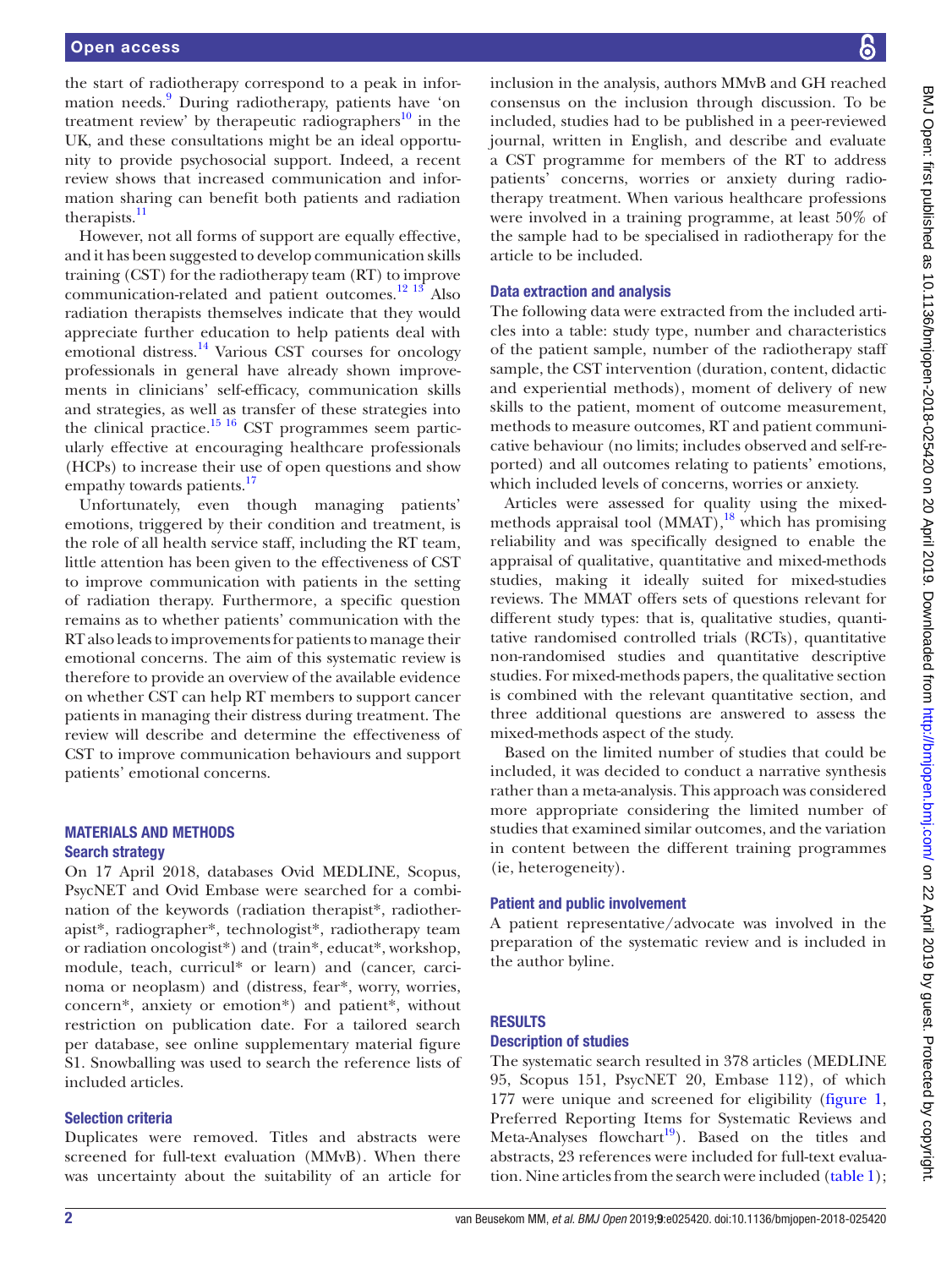

<span id="page-2-0"></span>Figure 1 Preferred Reporting Items for Systematic Reviews and Meta-Analyses flowchart for the systematic review. HCP, healthcare professional.

snowballing reference lists did not result in the inclusion of additional articles. Five articles described RCTs, three articles made use of mixed methods and another article used repeated measurements. All studies scored 50% or higher on quality using the MMAT (online [supplementary table](https://dx.doi.org/10.1136/bmjopen-2018-025420) [S1\)](https://dx.doi.org/10.1136/bmjopen-2018-025420). However, some articles described pilot studies,  $20-22$ with relatively small numbers of participants. In addition, randomisation is not always described in detail $^{23-25}$ and inclusion of HCPs is usually on voluntary basis, with moderate inclusion rates, forming a risk for selection bias of more motivated members of the RT in the intervention groups. When qualitative/mixed-methods are used, little consideration is given to the influence on the setting and researcher on outcomes or to the limitations of the integration of the various methods. $20\frac{20\frac{22}{26}}{h}$  addition, limited descriptions of theoretical models behind the developed interventions are given, which makes it difficult to link the topics and learning strategies that are used in the training programmes to HCP and patient outcomes.

#### Sample characteristics

Four articles included radiation therapists in the training programme,  $20-22$   $26$  three included various members of

the RT, including secretaries, nurses, physicians and physicists, $23-25$  one article included nurses and radiographers<sup>[27](#page-9-19)</sup> and another targeted radiation oncologists.[28](#page-9-20) The number of staff included ranged between  $n=4^{20}$  $n=4^{20}$  $n=4^{20}$  and  $n=465$ .<sup>25</sup> In most studies,  $20\frac{21\ 23-26}{6}$  effects of the training intervention for staff were evaluated looking at communication with breast cancer patients. The number of patient participants included in the articles ranged between  $n=12^{20}$  and  $n=313<sup>25</sup>$  $n=313<sup>25</sup>$  $n=313<sup>25</sup>$  Two articles included patients with a variety of cancer types, including breast, urological, gynaecological, head and neck, brain and lung cancer.<sup>27 28</sup> Only one study made use of a simulated patient to evaluate communicative behaviour of  $HCPs$ .<sup>23</sup> Patients' mean age was consistently around 55–60 for the various studies.

# Training programme

The nine articles described five different training programmes, of which three focused only on (non)verbal communication skills, while the other two also introduced the RT to the use of tools (ie, mindfulness strategies $^{22}$  and the distress thermometer and problem list  $[DT&PL])^{27}$  to support emotional conversations with patients. Training periods varied from a single training session,  $27\frac{28}{10}$  to two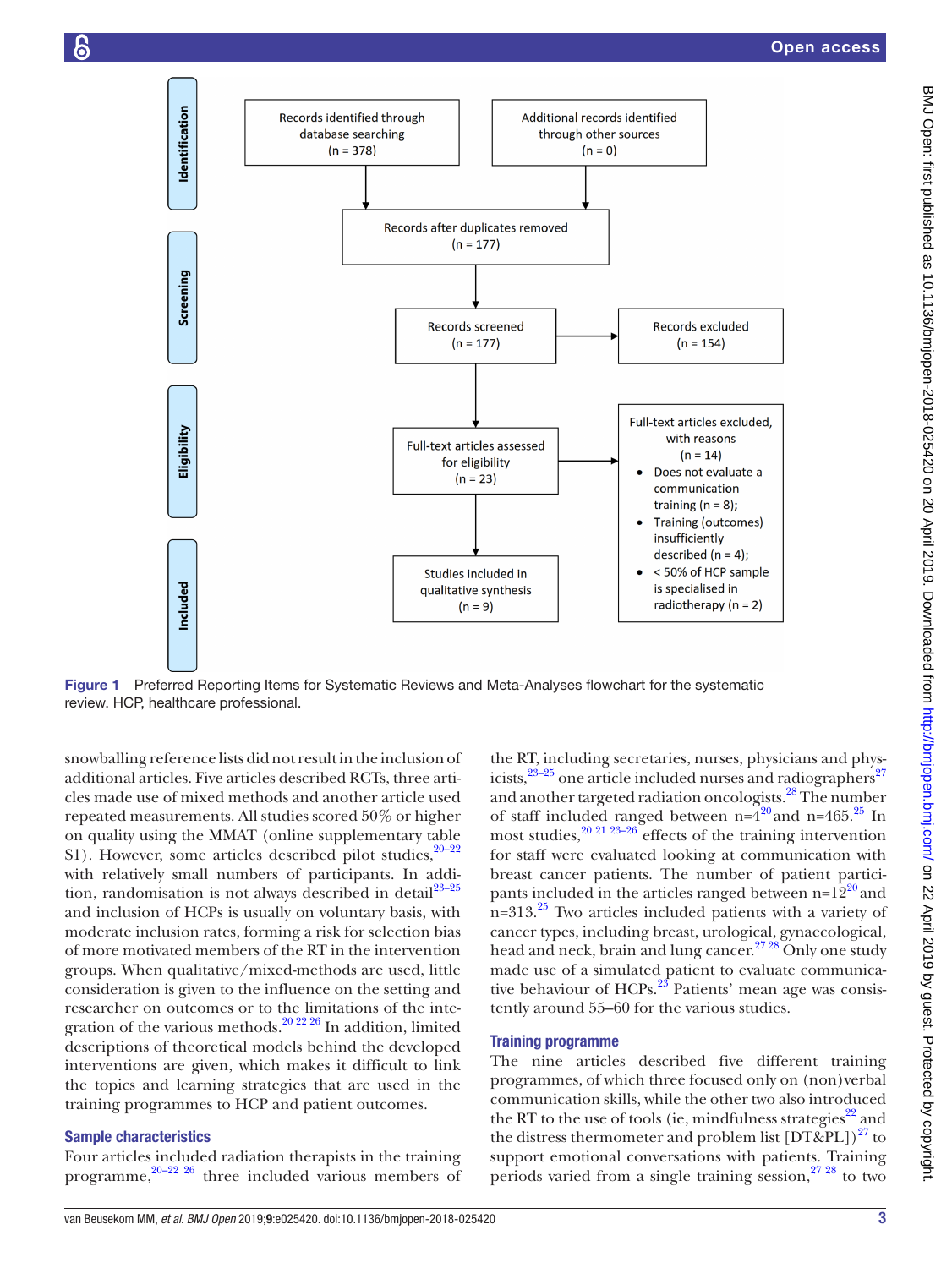| ۳<br><b>Table</b>            | Study features of articles included in the analysis                                                                                                                                                                                                                                    |                                                                                                                                                                                                                                                                            |                                                                                                                                                        |                                                                                                                                                  |                                                                                                                                                                                                                                                                            |                                                                                                                                          |                                                                                                                                    |                                                                                                                                                                          |                                                                                                                                                                                                                                                                                                          |
|------------------------------|----------------------------------------------------------------------------------------------------------------------------------------------------------------------------------------------------------------------------------------------------------------------------------------|----------------------------------------------------------------------------------------------------------------------------------------------------------------------------------------------------------------------------------------------------------------------------|--------------------------------------------------------------------------------------------------------------------------------------------------------|--------------------------------------------------------------------------------------------------------------------------------------------------|----------------------------------------------------------------------------------------------------------------------------------------------------------------------------------------------------------------------------------------------------------------------------|------------------------------------------------------------------------------------------------------------------------------------------|------------------------------------------------------------------------------------------------------------------------------------|--------------------------------------------------------------------------------------------------------------------------------------------------------------------------|----------------------------------------------------------------------------------------------------------------------------------------------------------------------------------------------------------------------------------------------------------------------------------------------------------|
| (MMAT score)<br>Study        | Butlin et al <sup>22</sup> (50%)                                                                                                                                                                                                                                                       | Gibon et al <sup>23</sup><br>(50%)                                                                                                                                                                                                                                         | Merckaert et al <sup>24</sup><br>(50%)                                                                                                                 | Liénard et al <sup>25</sup> (50%)                                                                                                                | Halkett et al <sup>20</sup> (50%)                                                                                                                                                                                                                                          | Halkett et al <sup>21</sup> (75%)                                                                                                        | Halkett et al <sup>26</sup> (75%)                                                                                                  | Hollingworth et al <sup>27</sup><br>$(100\%)$                                                                                                                            | Timmermans et al <sup>28</sup><br>(75%)                                                                                                                                                                                                                                                                  |
| Design                       | repeated measures<br><b>Mixed methods</b><br>questionnaires<br>(pre-post),                                                                                                                                                                                                             | RCT                                                                                                                                                                                                                                                                        | RCT                                                                                                                                                    | RCT                                                                                                                                              | repeated measures (pre-<br>post), interviews<br>Mixed methods:                                                                                                                                                                                                             | RCT                                                                                                                                      | Descriptive; mixed<br>methods: surveys                                                                                             | RCT                                                                                                                                                                      | Repeated measures<br>(pre-post)                                                                                                                                                                                                                                                                          |
| n (patients)                 | n/a                                                                                                                                                                                                                                                                                    | breast cancer patient<br>Simulated anxious                                                                                                                                                                                                                                 | 237 adult breast<br>cancer patients                                                                                                                    | 313 adult breast cancer<br>patients                                                                                                              | 12 adult breast cancer<br>patients                                                                                                                                                                                                                                         | 122 adult breast cancer<br>patients                                                                                                      | unclear number of breast<br>cancer patients                                                                                        | 220 adult cancer patients 160 cancer patients                                                                                                                            |                                                                                                                                                                                                                                                                                                          |
| Age of patients (SD)         | n/a                                                                                                                                                                                                                                                                                    | Not described                                                                                                                                                                                                                                                              | TG <sub>2</sub><br>55.0 (11.6), waiting<br>list TG1 55.3 (11.2),<br>waiting list TG2 57.2<br>TG1 56.5 (10.7),<br>(11.6)                                | 55.1 (11.3), waiting list<br>TG1 55.4 (11.5), waiting<br>list TG2 56.5 (10.8)<br>TG1 55.7 (10.4), TG2                                            | 61.6(8.8)                                                                                                                                                                                                                                                                  | CG: 55.1 (12.25)<br>TG: 54.2 (12.22)                                                                                                     | Not described                                                                                                                      | TG: 61 (12.2),<br>CG: 62 (11.5)                                                                                                                                          | (13.5); posttraining: 58.4<br>(12.2)<br>Pretraining group: 58.9                                                                                                                                                                                                                                          |
| n (HCPs)                     | 12 radiation therapists                                                                                                                                                                                                                                                                | 80 members of RT<br>team                                                                                                                                                                                                                                                   | 96 members of RT<br>team                                                                                                                               | CG: 31 members of the<br>TG: 65 members of RT<br>RT team<br>team.                                                                                | 4 radiation therapists                                                                                                                                                                                                                                                     | 10 radiation therapists<br>completed training                                                                                            | 60 radiation therapists<br>took part in training                                                                                   | radiographers took part<br>13 nurses and<br>in training                                                                                                                  | 8 radiation oncologists                                                                                                                                                                                                                                                                                  |
| Age of HCPs (SD)             | 36.7 (11.2)                                                                                                                                                                                                                                                                            | RG: 40 (10.5)<br>CG: 41 (8.8)                                                                                                                                                                                                                                              | waiting list 41.3 (8.9)<br>TG 39 (10.6);                                                                                                               | TG: 39 (10.6)<br>CG: 41 (8.9)                                                                                                                    | Not described                                                                                                                                                                                                                                                              | Not described                                                                                                                            | Not described                                                                                                                      | Not described                                                                                                                                                            | 33 (range 26-58)                                                                                                                                                                                                                                                                                         |
| Intervention                 |                                                                                                                                                                                                                                                                                        |                                                                                                                                                                                                                                                                            |                                                                                                                                                        |                                                                                                                                                  |                                                                                                                                                                                                                                                                            |                                                                                                                                          |                                                                                                                                    |                                                                                                                                                                          |                                                                                                                                                                                                                                                                                                          |
| Delivery to HCPs<br>ra<br>Ca | communication skills,<br>therapeutic presence<br>practice intervention.<br>sessions; 2 weeks of<br>and self-awareness,<br>learning integration.<br>TG: PracticeCALM:<br>6 weeks of 1.5-hour<br>and panic attacks<br>Training on 'being<br>calm', (non)verbal<br>and empathic<br>No CG. | behavioural, modelling<br>skills, 22 hours team<br>oriented. Cognitive,<br>components. Over<br>patient-orientated<br>resource-oriented<br>focused, practice<br>training. Learner<br>4-month period.<br>communication<br>CG: usual care.<br>centred, skills<br>TG: 16 hours | communication skills<br>Over 5-month period.<br>CG: usual care.<br>hted<br>and team resource-<br>oriented training. <sup>23</sup><br>TG: patient-orier | communication skills and<br>training. <sup>23</sup> Over 4-month<br>team resource-oriented<br>TG: patient-oriented<br>CG: usual care.<br>period. | TG: Two 4-hour sessions.<br>training in role plays with<br>responding to emotional<br>$(1)$ 'RT prepare', on<br>consultation skills in RT.<br>cues', including anxiety,<br>distress, anger and<br>depression. Skills<br>simulated patient.<br>(2) 'Eliciting and<br>No CG. | TG: Two 4-hour sessions.<br>responding to emotional<br>(2) 'Eliciting and<br>(1) 'RT prepare'<br>CG: usual care.<br>cues'. <sup>20</sup> | TG: Two 3-hour sessions.<br>"<br>responding to emotional<br>(2) 'Eliciting and<br>(1) 'RT prepare'<br>cues <sup>20</sup><br>No CG. | visual example of<br>DT&PL administration,<br>on dealing with strong<br>TG: training session<br>role playing, advise<br>including audio-<br>CG: usual care.<br>emotions. | attention to consultation<br>brief guideline in patient<br>completed checklist of<br>behaviour, with special<br>feedback sessions; (3)<br>behaviours after each<br>start; (2) three 1-hour<br>file as reminder; (4)<br>in communicative<br>plenary training<br>TG: (1) 3-hour<br>consultation.<br>No CG. |
|                              | Delivery to patients RS: during RT<br>RS<br>IV                                                                                                                                                                                                                                         | n/a                                                                                                                                                                                                                                                                        | RS: RT planning<br>session.                                                                                                                            | RS: first and last RT<br>session.                                                                                                                | session, IV <sub>2</sub> prior to start<br>of treatment.<br>IV, prior to planning                                                                                                                                                                                          | session, IV <sub>2</sub> prior to start<br>of treatment.<br>IV, prior to planning                                                        | session, IV <sub>2</sub> prior to start<br>of treatment.<br>IV, prior to planning                                                  | session towards end of<br>during second week of<br>RT or second cycle of<br>chemotherapy. Some<br>IV: DT&PL session<br>received a second<br>therapy.                     | radiation oncology<br>RS: during initial<br>consultation.                                                                                                                                                                                                                                                |
| Measurement                  |                                                                                                                                                                                                                                                                                        |                                                                                                                                                                                                                                                                            |                                                                                                                                                        |                                                                                                                                                  |                                                                                                                                                                                                                                                                            |                                                                                                                                          |                                                                                                                                    |                                                                                                                                                                          |                                                                                                                                                                                                                                                                                                          |
| Moment                       | after training and at<br>6-month follow-up.<br>Pretraining, directly                                                                                                                                                                                                                   | At RT simulation<br>session.                                                                                                                                                                                                                                               | and at<br>TG: pretraining and<br>CG: at baseline<br>posttraining.<br>4 months.                                                                         | CG: At baseline and at<br>TG: pretraining and<br>posttraining<br>4 months                                                                        | After initial consultation<br>and after $W_1$ and $W_2$ .                                                                                                                                                                                                                  | After initial consultation<br>and after IV <sub>1</sub> and IV <sub>2</sub> .                                                            | Following IV <sub>1</sub> and IV <sub>2</sub> .                                                                                    | At baseline, and 1, 6<br>and 12 months after<br>assignment.                                                                                                              | oncology consultation.<br>At initial radiation                                                                                                                                                                                                                                                           |
| Method<br>OB<br>SR           | Perceived Stress Scale<br>posttraining: radiation<br>therapist-reported<br>follow-up: questions<br>Posttraining and at<br>perceived benefits<br>on use of training<br>components and<br>Pretraining and<br>(PSS).                                                                      | audiotaped sessions<br>Content analysis of<br>(OB).                                                                                                                                                                                                                        | ions<br>$\mathfrak{h}$<br>Content analysis<br>audiotaped sess<br>(OB)                                                                                  | audiotaped sessions<br>Content analysis of<br>(OB)                                                                                               | Depression scale (HADs)<br>and improvements (SR);<br>(QA) protocol to check<br>interviews on benefits<br>RT scale (SR); patient<br>(SR) concerns about<br>Hospital Anxiety and<br>consultations (OB).<br>Quality assurance                                                 | HADs (SR), concerns<br>about RT scale (SR).                                                                                              | samples from three sites<br>QA protocol on 5-10<br>(OB).                                                                           | Profile of mood states<br>(SR), EQ-5D-3L (SR),<br>Trent Patient Views<br>of Cancer Services<br>Questionnaire (SR).                                                       | Analysis of utterances<br>system on videotaped<br>interaction analysis<br>using the Roter<br>sessions (OB).                                                                                                                                                                                              |
| Outcomes HCPs                |                                                                                                                                                                                                                                                                                        |                                                                                                                                                                                                                                                                            |                                                                                                                                                        |                                                                                                                                                  |                                                                                                                                                                                                                                                                            |                                                                                                                                          |                                                                                                                                    |                                                                                                                                                                          |                                                                                                                                                                                                                                                                                                          |
|                              |                                                                                                                                                                                                                                                                                        |                                                                                                                                                                                                                                                                            |                                                                                                                                                        |                                                                                                                                                  |                                                                                                                                                                                                                                                                            |                                                                                                                                          |                                                                                                                                    |                                                                                                                                                                          | Continued                                                                                                                                                                                                                                                                                                |

<span id="page-3-0"></span>4 van Beusekom MM, *et al*. *BMJ Open* 2019; 9:e025420. doi:10.1136/bmjopen-2018-025420

BMJ Open: first published as 10.1136/bmjopen-2019-025420 on 20 April 2019. Downloaded from mp.//bmjopen.bmj.com/ on 22 April 2019 by guest. Protected by copyright.

BMJ Open: first published as 10.1136/bmjopen-2018-025420 on 20 April 2019. Downloaded from http://bmjopen.bmj.com/ on 22 April 2019 by guest. Protected by copyright.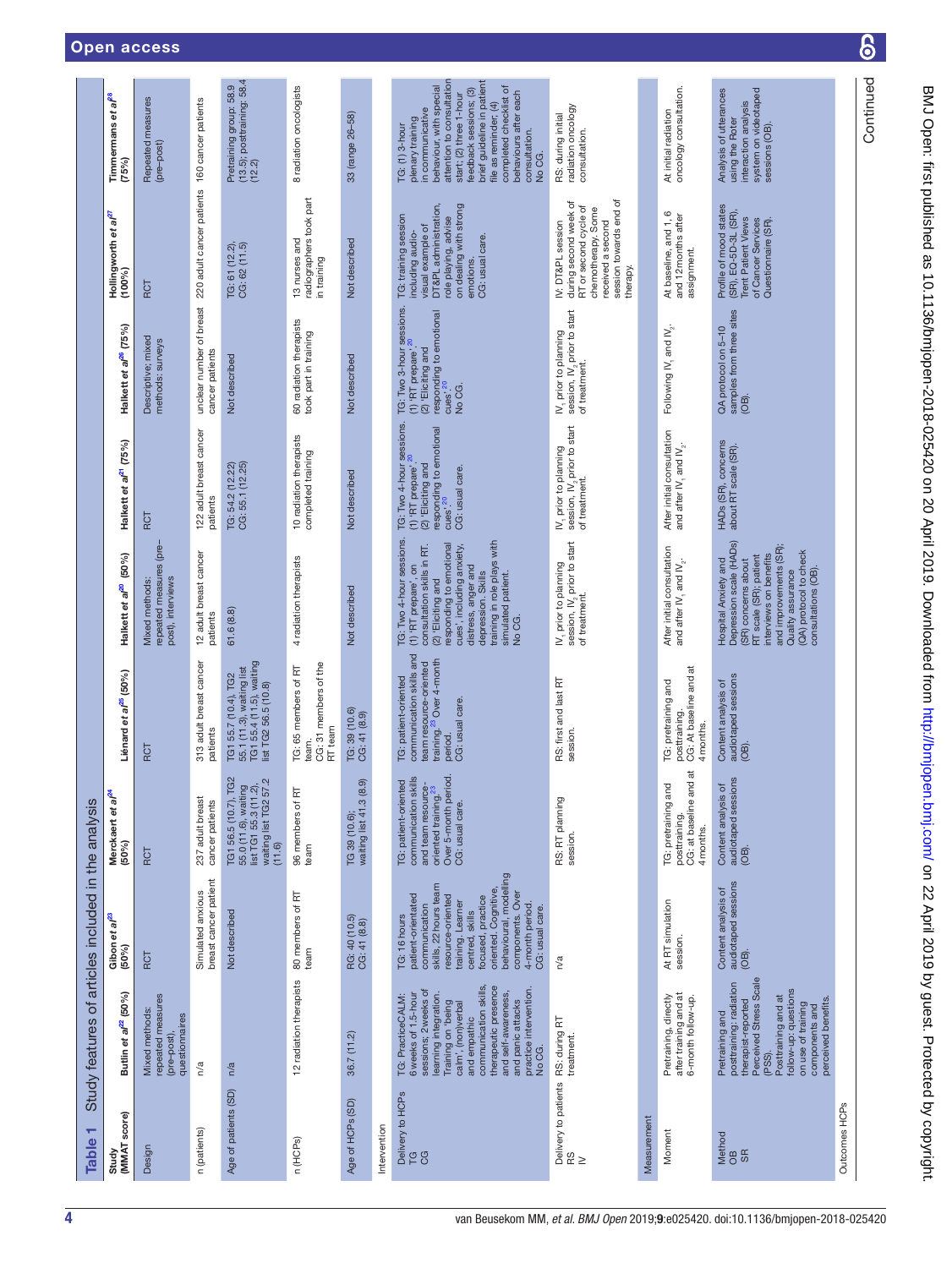| Table <sub>1</sub>         | Continued                                                                                                                                                                                           |                                                                                                                                                                                                                             |                                                                                                                                                                             |                                                                                                                                                                                                                                                       |                                                                                                                                                                                                                                |                                                                             |                                                                                                                                                                                |                                                                                                                                                                                         |                                                                                                                                                                                                                                                                                                       |
|----------------------------|-----------------------------------------------------------------------------------------------------------------------------------------------------------------------------------------------------|-----------------------------------------------------------------------------------------------------------------------------------------------------------------------------------------------------------------------------|-----------------------------------------------------------------------------------------------------------------------------------------------------------------------------|-------------------------------------------------------------------------------------------------------------------------------------------------------------------------------------------------------------------------------------------------------|--------------------------------------------------------------------------------------------------------------------------------------------------------------------------------------------------------------------------------|-----------------------------------------------------------------------------|--------------------------------------------------------------------------------------------------------------------------------------------------------------------------------|-----------------------------------------------------------------------------------------------------------------------------------------------------------------------------------------|-------------------------------------------------------------------------------------------------------------------------------------------------------------------------------------------------------------------------------------------------------------------------------------------------------|
| (MMAT score)<br>Study      | Butlin et a <sup>p2</sup> (50%)                                                                                                                                                                     | Gibon et al <sup>23</sup><br>(50%)                                                                                                                                                                                          | Merckaert et al <sup>24</sup><br>$(50\%)$                                                                                                                                   | Liénard et al <sup>25</sup> (50%)                                                                                                                                                                                                                     | Halkett et al <sup>20</sup> (50%)                                                                                                                                                                                              | Halkett et al <sup>21</sup> (75%)                                           | Halkett et al <sup>26</sup> (75%)                                                                                                                                              | Hollingworth et al <sup>27</sup><br>(100%                                                                                                                                               | Timmermans et al <sup>28</sup><br>(75%)                                                                                                                                                                                                                                                               |
| Communicative<br>behaviour | sustainable relational<br>connection reported<br>training not in list of<br>but communication<br>perceived benefits.<br>as component of<br>training that was<br>used in practice;<br>TG: verbal and | negotiation, emotional<br>words and checking<br>directive questions.<br>TG: more empathy,<br>acknowledgement,<br>No differences for<br>questions; fewer<br>open questions,<br>and procedural<br>reassurance<br>information. | TG: more assessment<br>empathy, reassurance<br>skills and provision of<br>or negotiation skills.<br>setting information.<br>No differences for<br>skills, supportive        | skills, setting information,<br>session. No differences<br>TG: more assessment<br>negotiation or anxiety<br>and sadness words.<br>social words at first<br>At second session,<br>for support words,<br><b>G</b> still used more<br>assessment skills. | chance to ask questions,<br>eliciting and responding<br>information provision,<br>Variations in active<br>istening skills and<br>to emotional cues.<br>TG: good rapport,<br>involved patients.<br>empathic replies,            | n/a                                                                         | addressing all concerns.<br><b>IG:</b> good information<br>addressing emotional<br>provision. Difficulties:<br>brevity, listening and<br>cues, consultation<br>identifying and | discussion of medication<br>and recommendations<br>to discuss further with<br>information provision,<br>corresponded with<br><b>TG: using DT&amp;PL</b><br>eassurance and<br>other HCP. | Overall, more supportive<br>Posttraining: more early<br>questions, psychosocial<br>diagnostic information.<br>prognosis information.<br>and psychosocial and<br>diagnosis information.<br>remarks, open-ended<br>supportive remarks<br>agenda setting or<br><b>Vo difference for</b><br>questions and |
| Patients                   |                                                                                                                                                                                                     |                                                                                                                                                                                                                             |                                                                                                                                                                             |                                                                                                                                                                                                                                                       |                                                                                                                                                                                                                                |                                                                             |                                                                                                                                                                                |                                                                                                                                                                                         |                                                                                                                                                                                                                                                                                                       |
| Communicative<br>behaviour | n/a                                                                                                                                                                                                 | n/a                                                                                                                                                                                                                         | or radiotherapy words.<br>directive questions, or<br>use of social, medical<br>$\frac{1}{2}$<br>difference for oper<br>emotional words.<br>questions, more<br>TG: more open | TG: more sadness words n/a<br>radiotherapy, anxiety or<br>session. No difference<br>nor for use of medical<br>for open questions,<br>at last radiotherapy<br>social words                                                                             |                                                                                                                                                                                                                                | n/a                                                                         | n/a                                                                                                                                                                            | n/a                                                                                                                                                                                     | express more concerns.<br>n overall consultation<br>psychosocial issues,<br>patient participation<br>Posttraining: more<br>n interactions re<br>in proportion of<br>no difference<br>utterances.                                                                                                      |
| Concerns, anxiety,<br>etc  | radiation therapists<br>PSS: no difference<br>posttraining. 11/12<br>reported perceived<br>patient benefits.<br>pretraining and                                                                     | n/a                                                                                                                                                                                                                         | n/a                                                                                                                                                                         | n/a                                                                                                                                                                                                                                                   | decreased after first<br>and concern scores<br>Anxiety, depression<br>intervention.                                                                                                                                            | lower in TG than CG. No<br>difference in depression<br>Anxiety and concerns | n/a                                                                                                                                                                            | Weak evidence for worse<br>Those with better mood<br>at baseline improved<br>POMS scores in TG.<br>more.                                                                                | n/a                                                                                                                                                                                                                                                                                                   |
| training group.            |                                                                                                                                                                                                     |                                                                                                                                                                                                                             |                                                                                                                                                                             |                                                                                                                                                                                                                                                       | IV , separate intervention; CG, control group; DT&PL, distress thermometer and problem inst; HCPs, healthcare professionals; MMAT, mixed-methods appraisal tool; OB, observed; POMS, profile of mood states; RS, regular sessi |                                                                             |                                                                                                                                                                                |                                                                                                                                                                                         |                                                                                                                                                                                                                                                                                                       |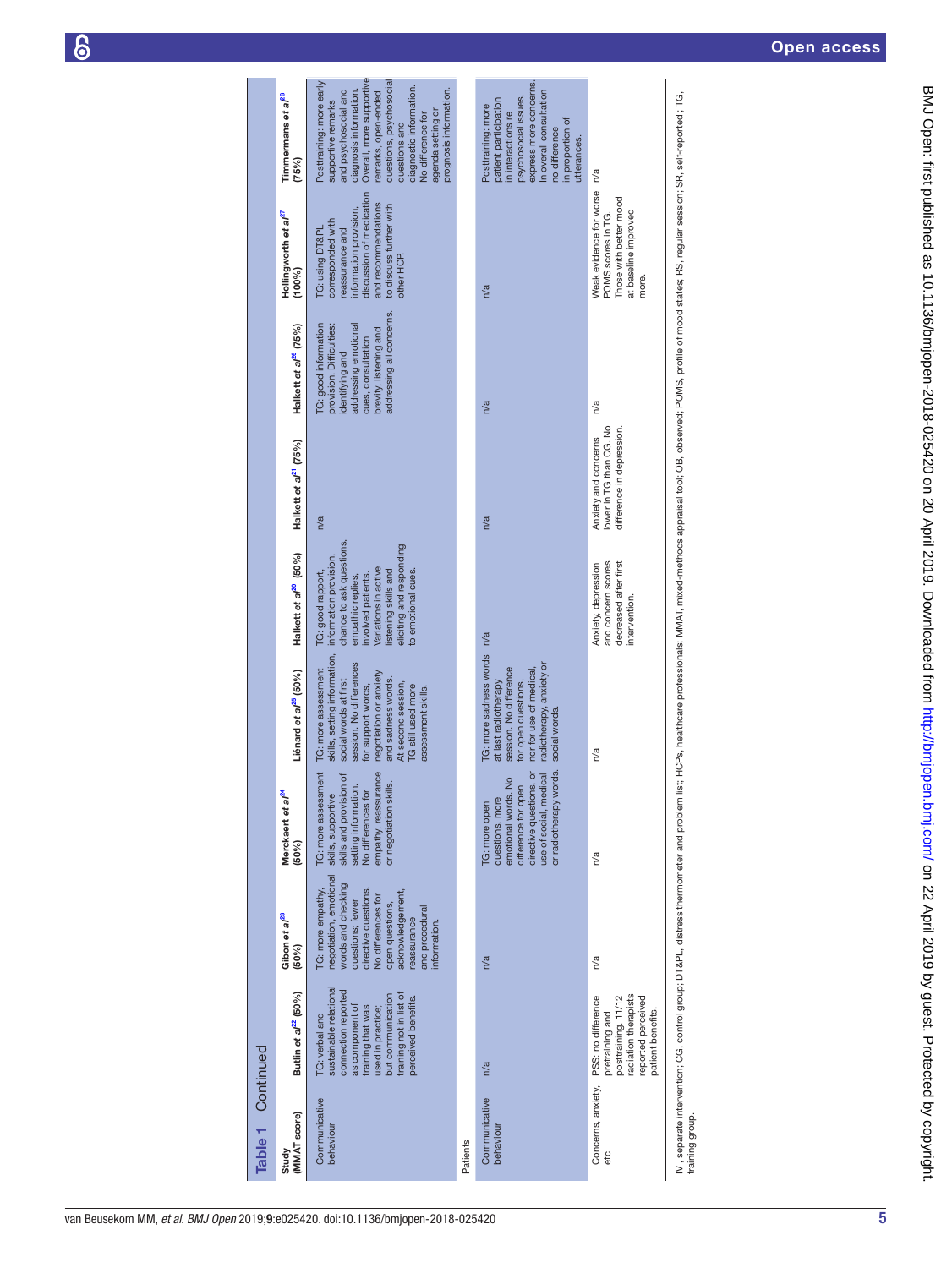3-hour or 4-hour sessions,  $20\frac{21}{26}$  weekly sessions over a period of 8 weeks $^{22}$  and a 38-hour training programme over a period of  $4-5$  months.<sup>23-25</sup>

While all training programmes addressed emotional communication with cancer patients undergoing radiotherapy, specific objectives and topics covered varied between the programmes. The PracticeCALM project aimed to support the RT with strategies to reduce patient anxiety and covered a session on stress, communication and being calm, therapeutic presence and self-awareness, PracticeCALM interventions and management of panic attacks.[22](#page-9-22) Another project wanted to improve RT members' assessment of patients' concerns and needs, information provision and communication about resources within the team and communication between colleagues[.23–25](#page-9-18)

The studies by Halkett and colleagues aimed to train the RT in information provision about radiotherapy, based on Pendleton's model for consultations, $29$  with a focus on support rapport-building, awareness of the patient's emotional status and additional needs, setting a mutually agreed agenda, building partnership and making appropriate use of time and resources. Furthermore, another objective was to help the RT recognise and respond to patients' emotions $20^{\frac{20}{21} \cdot 26}$ . The objective of the project in the use of the DT&PL was to facilitate the discussion of patients' concerns. The training introduced the visual tool and supported RT members with how to deal with strong emotions.<sup>[27](#page-9-19)</sup>

The final training package aimed to increase patient participation in the consultation. This programme covered agenda setting, investigating the patient's medical and psychosocial status, exploring the patient's ideas, reacting supportively, asking open questions, information provision about diagnosis, prognosis, treatment intent and emotional impact, and discussing the treatment decision and informed consent. In addition, the focus of the training was to discuss the first three topics at the very start of the consultation.<sup>[28](#page-9-20)</sup>

All training programmes made use of role play in the training programme, of which four utilised simulated patients.<sup>20 21 26</sup> <sup>28</sup> Other didactic methods included reflec- $\frac{1}{1}$ tion,<sup>22</sup> individual feedback on consultations<sup>[22](#page-9-22) 28</sup> and skill exercises.[23–25](#page-9-18) Halkett and colleagues saw that some of the positive effects of their intervention were short lasting. $^{21}$ Strategies used to promote the transfer of communication skills into the clinical setting included holding a follow-up 'consolidation workshop'<sup>25</sup> or for members of the RT to regularly perform self-analysis of consultations[.26](#page-9-25) Having trainers provide feedback on posttraining consultations<sup>20</sup> 28 appeared to be particularly helpful.

Most studies described the facilitators of the workshops as 'experienced' or 'trained', $20\frac{21}{23}$ -26 28 and two also gave the background of the facilitators. The first study included a communication skills facilitator with a medical background<sup>20</sup> and one with a background in clinical psychology and communication skills. The second programme benefited from a facilitator with a

background in radiation therapy. $26$  Two studies did not describe the background or expertise of the workshop facilitators.<sup>22</sup> <sup>27</sup>

# Delivery to patients

The majority of the newly acquired communication skills from the members of the RT were applied to standard care sessions with patients,  $22\frac{24\frac{25}{28}}{21}$  including the initial consultation with the radiation oncologist, $28$  the radiotherapy planning session,<sup>24</sup> throughout radiotherapy treatment<sup>[22](#page-9-22)</sup> or during the first and last radiotherapy session.<sup>[25](#page-9-21)</sup> On the other hand, communication skills acquired in the 'RT prepare' and 'eliciting and responding to emotional cues' programmes<sup>[20 21 26](#page-9-17)</sup> were delivered in a separate session with the patient, one prior to the radiotherapy planning session and a second session prior to the start of treatment. Also, the training from the DT&PL workshop $27$  was applied in a separate intervention with patients during the second week of radiotherapy treatment, and if it was deemed necessary, in a second session towards the end of the patient's therapy.

# Outcome measures

This review focused on outcomes regarding communicative behaviour of members of the RT and patients, and measures of anxiety or concerns from patients. Three studies performed a content analysis on audiotaped sessions, $2^{3-25}$  the Halkett articles made use of the widely used Hospital Anxiety and Depression scale  $(HADs)$ ,<sup>30</sup> and two measures developed by the authors: a concerns about radiotherapy scale, and a quality assur-ance protocol to analyse audiotaped consultations.<sup>[20 21 26](#page-9-17)</sup> Timmermans and colleagues used the Roter interaction analysis system, a method to code medical dialogue, $31$  on videotaped consultations.<sup>[28](#page-9-20)</sup> The two studies that found no or possibly negative effects from the skills training in their quantitative data<sup>22.27</sup> used profile of mood states (POMS), which evaluates six mood states $32$  and a radiation therapist-reported Perceived Stress Scale (PSS), which measures perception of  $\frac{33}{3}$ 

# Effects on RT communicative behaviour

Studies that described communicative behaviour from RT members after training without comparing to a control group found good results for rapport, $20$  information provision,  $20\frac{26}{27}$  opportunity to ask questions,  $20$  empathic replies<sup>20</sup> and reassurance.<sup>27</sup> Two of these studies, of which one an RCT, indicated that variations were found in the extent to which RT members could identify and respond to emotional cues and concerns.<sup>20</sup>  $^{20}$  Also studies that compared communicative behaviour pretrainingand posttraining or between a training and control group found varying results. An overview of effects of CST for studies that conducted an RCT is given in [table](#page-6-0) 2. Most communication training packages were successful at increasing several aspects of RT's communicative behaviour, but at the same time there were several instances where hypothesised effects were not detected. Specifically, two studies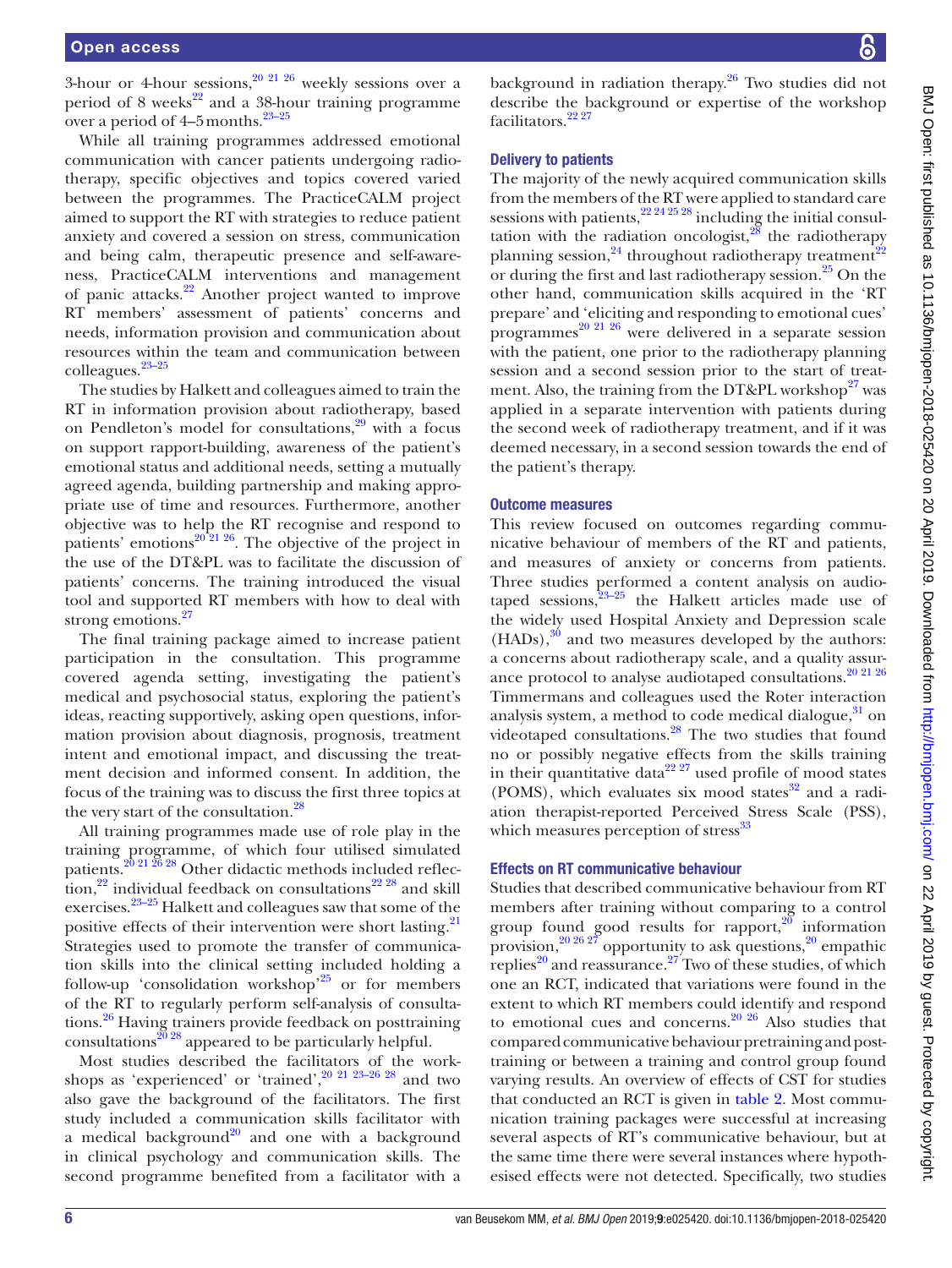<span id="page-6-0"></span>

|                                       |                 | Table 2 Effects of CST on communicative behaviours and patient concerns for studies that conducted an RCT                                                                                                                                                                                                                                                                                                                                                                                                                                                                                                                                                                                                                                                                                                                                                                                                                                                                                                                                                                                                                                                                                         |                                                                                                                                                                                                                                                                                                                                                     |
|---------------------------------------|-----------------|---------------------------------------------------------------------------------------------------------------------------------------------------------------------------------------------------------------------------------------------------------------------------------------------------------------------------------------------------------------------------------------------------------------------------------------------------------------------------------------------------------------------------------------------------------------------------------------------------------------------------------------------------------------------------------------------------------------------------------------------------------------------------------------------------------------------------------------------------------------------------------------------------------------------------------------------------------------------------------------------------------------------------------------------------------------------------------------------------------------------------------------------------------------------------------------------------|-----------------------------------------------------------------------------------------------------------------------------------------------------------------------------------------------------------------------------------------------------------------------------------------------------------------------------------------------------|
| <b>Effect of CST (RCTs)</b>           | <b>Negative</b> | None                                                                                                                                                                                                                                                                                                                                                                                                                                                                                                                                                                                                                                                                                                                                                                                                                                                                                                                                                                                                                                                                                                                                                                                              | <b>Positive</b>                                                                                                                                                                                                                                                                                                                                     |
| On RT communicative<br>behaviour      |                 |                                                                                                                                                                                                                                                                                                                                                                                                                                                                                                                                                                                                                                                                                                                                                                                                                                                                                                                                                                                                                                                                                                                                                                                                   |                                                                                                                                                                                                                                                                                                                                                     |
| Gibon et al <sup>23</sup>             |                 | Open Qs: RR 1.06; 95% CI 0.47 to 2.40; p=0.889<br>Acknowledgement: RR 0.87; 95% CI 0.68 to 1.11;<br>p=0.252<br>Reassurance: RR 0.76; 95% CI 0.45 to 1.28;<br>$p=0.305$<br>Procedural information: RR 1.01; 95% CI 0.84 to<br>122; p=0.879                                                                                                                                                                                                                                                                                                                                                                                                                                                                                                                                                                                                                                                                                                                                                                                                                                                                                                                                                         | Empathy: RR 4.05; 95% CI 1.09 to 15.11; p=0.037<br>Negotiation: RR 2.34; 95% Cl 1.14 to 4.83;<br>$p=0.021$<br>Emotional words: RR 1.32; 95% CI 1.03 to 1.69;<br>$p=0.030$<br>Checking Qs: RR 2.00; 95% CI 1.16 to 3.45;<br>$p=0.013$<br>Directive Qs: RR 1.55; 95% CI 1.09 to 2.20;<br>$p=0.014$<br>Other Qs: RR 1.84; 95% CI 1.32 to 2.55; p<0.001 |
| Merckaert et al <sup>24</sup>         |                 | Empathy: RR 1.98; 95% CI 0.10 to 39.25; p=0.654<br>Reassurance: RR 0.93; 95% CI 0.58 to 1.50;<br>p=0.772<br>Negotiation: RR 1.00; 95% CI 0.25 to 4.06; p=0.999                                                                                                                                                                                                                                                                                                                                                                                                                                                                                                                                                                                                                                                                                                                                                                                                                                                                                                                                                                                                                                    | Assessment: RR 1.99; 95% CI 1.27 to 3.12;<br>$p=0.003$<br>Support: RR 1.13; 95% CI 1.00 to 1.28; p=0.050<br>Setting information: RR 1.34; 95% CI 1.07 to 1.68;<br>$p=0.10$                                                                                                                                                                          |
| Liénard et al <sup>25</sup>           |                 | Leading Qs (first): RR 0.23; 95% CI 0.01 to 8.02;<br>$p=0.415$<br>Checking Qs (first): RR 0.79; 95% CI 0.54 to 1.14;<br>$p=0.203$<br>Directive Qs (first): RR 0.96; 95% CI 0.64 to 1.44;<br>$p=0.472$<br>Support (first): RR 0.88; 95% CI 0.73 to 1.06;<br>p=0.191<br>Negotiation (first): RR 1.07; 95% CI 0.73 to 1.57;<br>p=0.740<br>Medical words (first): RR 1.24; 95% CI 0.91 to 1.69;<br>p=0.177<br>Radiotherapy words (first): RR 1.15; 95% CI 0.96 to<br>1.39; $p=0.131$<br>Anxiety words (first): RR 1.09; 95% CI 0.68 to 1.74;<br>p=0.726<br>Sadness words (first): RR 1.67; 95% CI 0.67 to<br>4.13; $p=0.269$<br>Support (second): RR 1.04; 95% CI 0.81 to 1.33;<br>$p=0.761$<br>Setting information (second): RR 1.25; 95% CI 0.95<br>to 1.63; p=0.109<br>Negotiation (second): RR 0.93; 95% CI 0.59 to 1.45;<br>p=0.744<br>Medical words (second): RR 1.09; 95% CI 0.72 to<br>1.64; $p=0.689$<br>Radiotherapy words (second): RR 0.80; 95%<br>CI 0.55 to 1.18; p=0.257<br>Anxiety words (second): RR 0.63; 95% CI 0.18 to<br>2.25; p=0.479<br>Sadness words (second): RR 3.60; 95% CI 0.91 to<br>14.27; p=0.068<br>Social words (second): RR 1.08; 95% CI 0.76 to<br>1.52; $p=0.672$ | Open Qs (first): RR 8.71; 95% CI 1.02 to 74.76;<br>$p=0.048$<br>Setting information (first): RR 1.44; 95% CI 1.18 to<br>1.75; $p<0.001$<br>Social words (first): RR 1.40; 95% CI 1.06 to 1.84;<br>$p=0.019$<br>Assessment (second): RR 1.88; 95% CI 1.23 to<br>2.88; p=0.004                                                                        |
| On patient communicative<br>behaviour |                 |                                                                                                                                                                                                                                                                                                                                                                                                                                                                                                                                                                                                                                                                                                                                                                                                                                                                                                                                                                                                                                                                                                                                                                                                   |                                                                                                                                                                                                                                                                                                                                                     |
| Merckaert et al <sup>24</sup>         |                 | Open directive questions: RR 1.01; 95% CI 0.50 to<br>4.03; $p=0.519$<br>Social words: RR 1.03; 95% CI 0.80 to 1.32;<br>$p=0.838$<br>Medical words: RR 0.88; 95% CI 0.63 to 1.22;<br>$p=0.434$<br>Radiotherapy words: RR 1.02; 95% CI 0.79 to 1.31;<br>p=0.898                                                                                                                                                                                                                                                                                                                                                                                                                                                                                                                                                                                                                                                                                                                                                                                                                                                                                                                                     | Open questions: RR 3.41; 95% CI 1.19 to 9.76;<br>$p=0.022$<br>Emotional words: RR 1.67; 95% Cl 1.07 to 2.60;<br>$p=0.025$                                                                                                                                                                                                                           |

Continued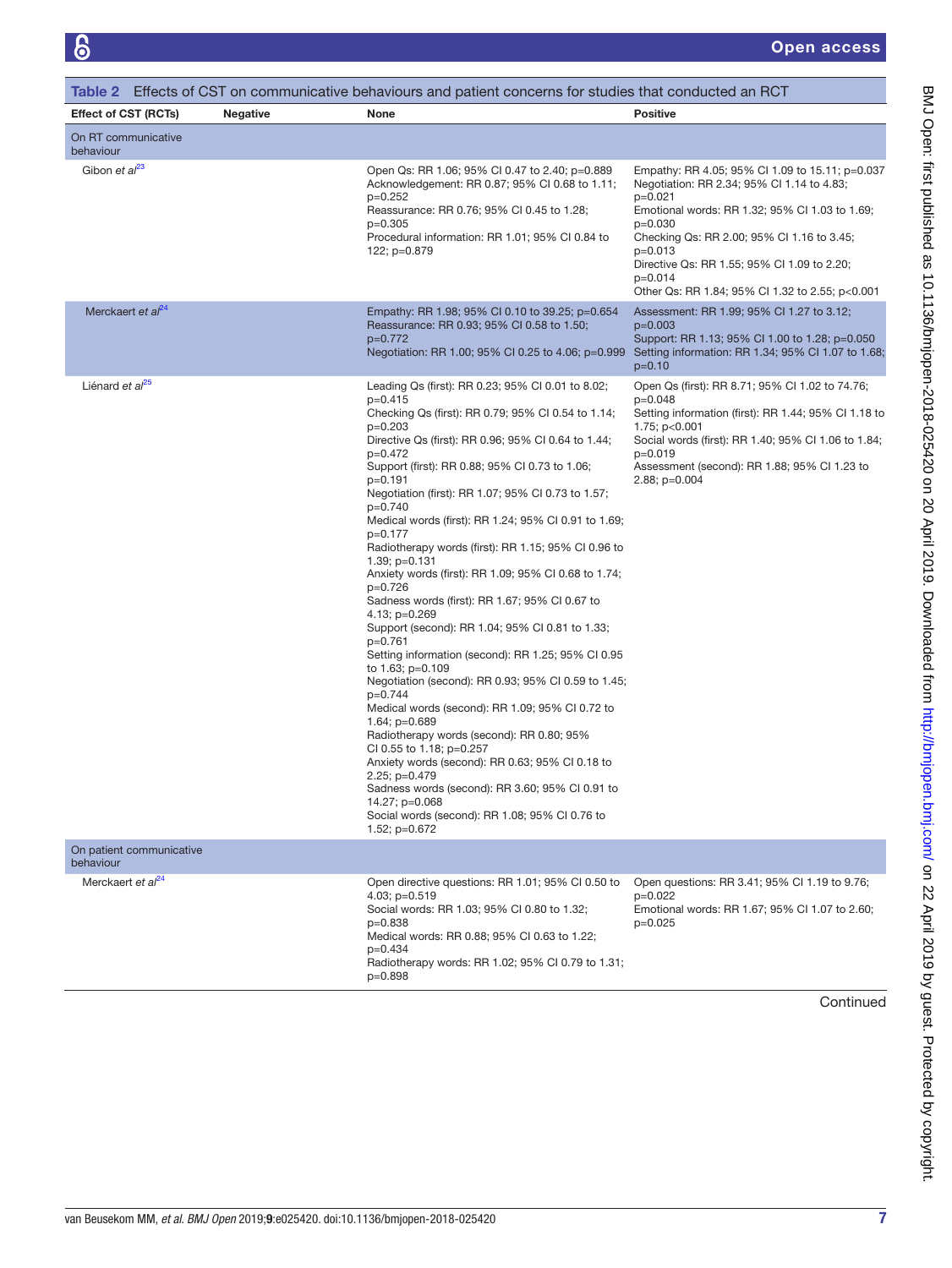Table 2 Continued

| Liénard et al <sup>25</sup>  |                                                       | Assessment (first): RR 0.86; 95% CI 0.57 to 1.30;<br>$p=0.478$                                                                                                                             | Sadness words (second): RR 5.86; 95% Cl 1.28 to<br>26.81; p=0.023                          |
|------------------------------|-------------------------------------------------------|--------------------------------------------------------------------------------------------------------------------------------------------------------------------------------------------|--------------------------------------------------------------------------------------------|
|                              |                                                       | Medical words (first): RR 1.41; 95% CI 0.92 to 2.16;<br>$p=0.119$                                                                                                                          |                                                                                            |
|                              |                                                       | Radiotherapy words (first): RR 1.29; 95% CI 0.90 to                                                                                                                                        |                                                                                            |
|                              |                                                       | $1.85: p=0.171$<br>Anxiety words (first): RR 1.68; 95% CI 0.77 to 3.68;<br>$p=0.196$                                                                                                       |                                                                                            |
|                              |                                                       | Sadness words (first): RR 0.50; 95% CI 0.12 to<br>$2.06; p=0.340$                                                                                                                          |                                                                                            |
|                              |                                                       | Social words (first): RR 1.16; 95% CI 0.80 to 1.68;<br>$p=0.429$                                                                                                                           |                                                                                            |
|                              |                                                       | Assessment (second): RR 1.53; 95% CI 0.92 to                                                                                                                                               |                                                                                            |
|                              |                                                       | $2.56$ ; $p=0.102$<br>Medical words (second): RR 1.18; 95% CI 0.76 to                                                                                                                      |                                                                                            |
|                              |                                                       | $1.84$ ; $p=0.456$<br>Radiotherapy words (second): RR 0.66; 95%                                                                                                                            |                                                                                            |
|                              |                                                       | CI 0.41 to 1.08; p=0.101<br>Anxiety words (second): RR 0.66; 95% CI 0.19 to                                                                                                                |                                                                                            |
|                              |                                                       | $2.23$ ; $p=0.501$<br>Social words (second): RR 1.47; 95% CI 0.95 to                                                                                                                       |                                                                                            |
|                              |                                                       | $2.29; p=0.087$                                                                                                                                                                            |                                                                                            |
| On patient concerns, anxiety |                                                       |                                                                                                                                                                                            |                                                                                            |
| Halkett et $al^{21}$         |                                                       | Depression (T2): b -0.068; SE 0.052; p=0.194<br>Anxiety (T3): b -0.033; SE 0.080; p=0.683<br>Depression (T3): b -0.085; SE 0.061; p=0.162<br>RT concerns (T3): b -0.048; SE 0.232; p=0.835 | Anxiety (T2): b -0.145; SE 0.056; p=0.009<br>RT concerns (T2): b -0.918; SE 0.234; p<0.001 |
| Hollingworth et $a^{27}$     | Total POMS: -5.16;<br>95% CI -10.36-0.04,<br>$p=0.52$ |                                                                                                                                                                                            |                                                                                            |

Effect of CST (RCTs) Negative None Positive

(RCT and repeated measurement) found an increase in supportive skills of RT members in the intervention group<sup>24 28</sup>; another RCT did not detect an effect for this outcome[.25](#page-9-21) A positive effect of CST was detected on RT members' use of emotional<sup>[23](#page-9-18)</sup> and social words, $25$  but not on anxiety and sadness words.[25](#page-9-21) One high-quality repeated measurement study found an increase in the use of open-ended questions,[28](#page-9-20) but an RCT project detected no difference for the number of open questions asked.<sup>[23](#page-9-18)</sup> The latter study did, however, find an increase in empathic communication skills,<sup>23</sup> while another RCT did not detect the hypothesised effect on empathy. $24$  No difference was detected for reassurance provision in two RCTs within the same project, $^{23\,24}$  but a third RCT using another CST package did see that RT members provided more reassurance after training<sup>27</sup> and another study found that RT members responded more to questions about psychosocial aspects[.28](#page-9-20) Increased assessment skills and use of social words were retained at a follow-up session 4months after training.<sup>[25](#page-9-21)</sup>

Most studies also evaluated the effect of the CST on patient outcomes.<sup>20–22 24 25 27</sup> 28 With respect to communicative behaviour, it was seen that the newly acquired skills from the members of the RT lead to patients asking more open questions,  $24$  although the follow-up RCT of this project could not detect a difference for this outcome.<sup>25</sup> Varying results were seen for patients' use of emotional words: three (RCT and repeated measurement) studies found an increase in the use of emotional $^{24}$  $^{24}$  $^{24}$  and sadness

words,<sup>25</sup> and found that patients expressed their concerns more frequently[.28](#page-9-20) However, in two RCTs, no difference could be detected for the number of social,  $2425$  anxiety or sadness words<sup>[25](#page-9-21)</sup> posttraining. Timmermans and colleagues saw that their CST led to patients participating more in conversations regarding psychosocial issues.<sup>[28](#page-9-20)</sup>

#### Effects on patient concerns

In addition, three papers examined effects of communication training on patients' levels of anxiety and other concerns. It was seen that levels of anxiety,  $20\frac{2}{1}$  depres $sion<sup>20</sup>$  (HADs) and concern scores decreased after the intervention, $2^{(0)}$ <sup>21</sup> although a pilot RCT that hypothesised to lower depression levels did not find an effect on this outcome.[21](#page-9-24) Butlin and colleagues found no quantitative effect on patient stress levels as perceived by radiation therapists (PSS), but qualitatively, patient benefits were reported.[22](#page-9-22) Hollingworth and colleagues on the other hand found weak evidence for worse mood states (POMS) for patients in the intervention group.<sup>27</sup>

# **DISCUSSION**

To our knowledge, this is the first review to have looked at the effectiveness of communication skills programmes for members of the RT to support cancer patients with their emotional concerns during treatment. Despite the available evidence on the importance of the relationship between patients and the  $RT^{34-36}$  and recommendations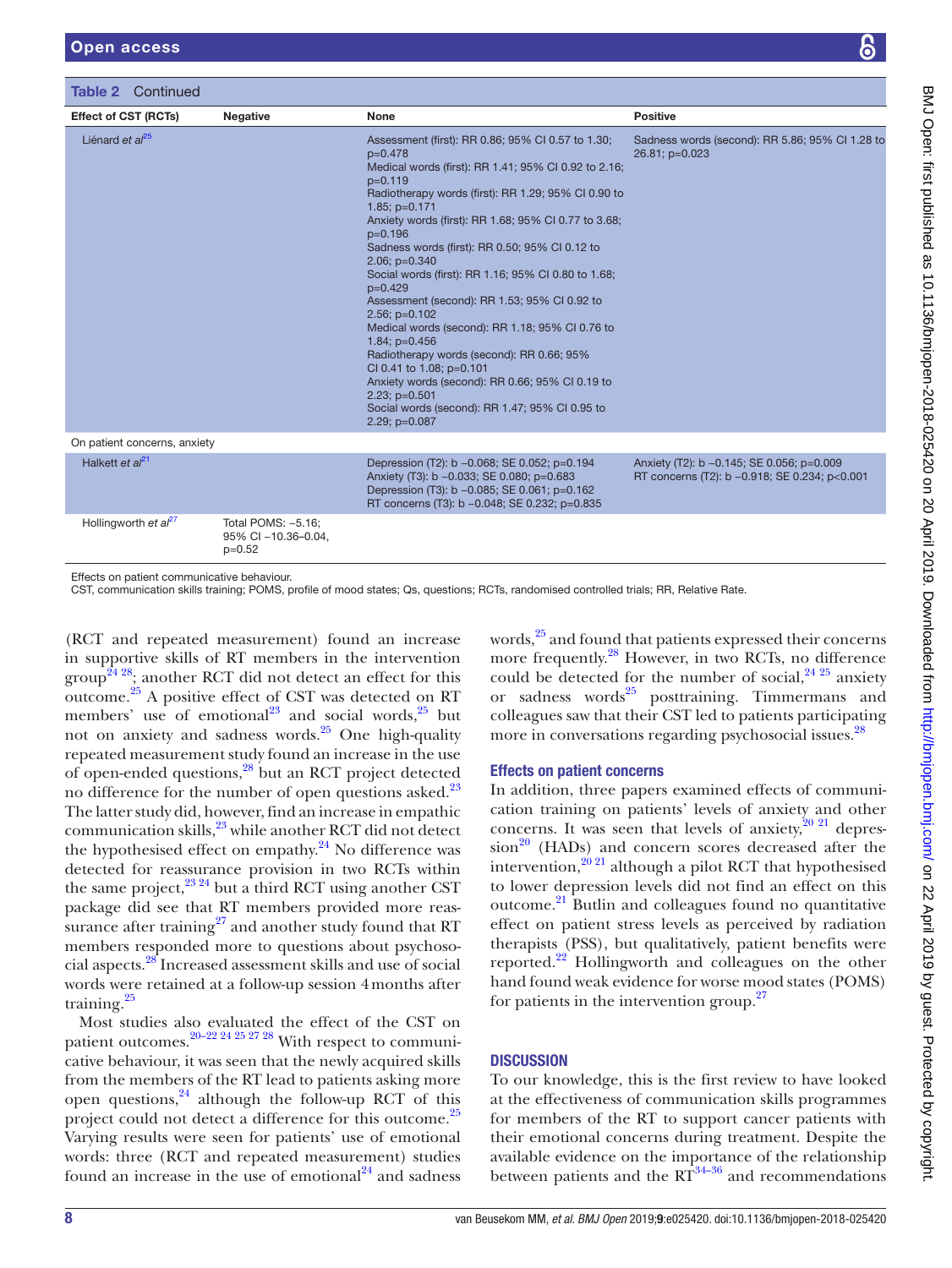to target staff education to increase comfort levels with emotional conversations, $14 \frac{37}{20}$  only nine articles met the review's inclusion criteria, of which seven focused specifically on communication skills. Surprisingly, even though fear of cancer recurrence is the most common concern for patients during and after radiotherapy treat-ment,<sup>[5](#page-9-4)</sup> none of the included studies took this specific concern into consideration; instead, the current focus is on patient anxiety, (general) concerns and depression. While success was not always consistently obtained for the various training programmes, there was indeed evidence for the potential of CST to improve communicative behaviour of members of the RT and patients as well as patient outcomes. CST appeared to be particularly effective at increasing supportive skills of RT members $^{24\,28}$  and the use of emotional words by both staff and patients.<sup>23 24</sup> These findings correspond with earlier evidence on effects of CST on HCPs who work with cancer patients.<sup>[17](#page-9-14)</sup> Moreover, there was promising evidence<sup>38</sup> that training programmes for radiation therapists targeted at interactions prior to the radiotherapy planning session and start of treatment could successfully reduce patient levels of anxiety and concerns.<sup>[21](#page-9-24)</sup>

A limitation of this review is that as a result of the restricted number of articles that describe CST in the setting of radiotherapy sessions and the heterogeneity of content and outcome measures of the different programmes, a quantitative meta-analysis was not considered appropriate. As a qualitative synthesis is more easily influenced by personal bias, results were discussed between the authors. In addition, it is possible that the systematic search has missed articles; however, snowballing the reference lists of articles that were found in the search did not result in the addition of new relevant articles. Other limitations of the review include that only English-language papers were included, one author screened for titles/abstracts, there was no prospective protocol registration, and that only peer-reviewed literature (ie, no grey literature) was included.

While the evidence suggests that CST for members of the RT is an area worth continued exploration, there are several barriers that need to be overcome in the implementation of such CST programmes. According to the 'Capability', 'Opportunity', 'Motivation' and 'Behaviour' (COM-B) system that describes factors that influence people's behaviour, in addition to RT members having the necessary capabilities, that is, knowledge and skills on how to manage emotional conversations with patients, their behaviour will be influenced by their motivation and the opportunities available to them to make these conversations possible or prompt them.<sup>39</sup>

The CST, therefore, needs to be adjusted to the time schedule of the RT and can only become a success with full support from the organisation and motivated participants[.23 25](#page-9-18) In addition, in practice, it can be difficult to find the time and a quiet space to hold the sometimes slightly more elaborate conversations with patients. $20\,20\,26\,27$ These logistical considerations, such as asking the patient

to arrive a few minutes early or having a free space available, need to be addressed in the design of a CST package in order for it be successfully implemented in the setting of radiotherapy treatment. This issue is particularly important since there is evidence that time is one of the main factors that influences skill levels of radiation ther-apists to manage emotional interactions with patients.<sup>[40](#page-10-2)</sup>

With respect to RT members' knowledge and skills to facilitate emotional conversations and help patients manage their concerns, consolidation is another important area to address. Role play is commonly used and encouraged by workshop participants, $^{26}$  $^{26}$  $^{26}$  also in the context of CST for medical imaging students.<sup>41</sup> The finding that having trainers provide feedback on posttraining consultations<sup>2028</sup> is particularly helpful is strongly advocated by Heaven and colleagues' model for clinical supervision. $^{42}$  This supportive activity can be enhanced in combination with behaviour prompts in the form of reminders in patients' medical files. This joint strategy appears to trigger a wide range of positive communication behaviours.<sup>28</sup>

Longer workshops to consolidate skills are deemed unfeasible to implement on a national level<sup>26</sup> due to the previously addressed time constraints, but recent work has shown promising results with single-day training.<sup>[43](#page-10-5)</sup> As recommended in several of the included studies,  $21\overline{23}$  it is advisable to perform a cost–benefit analysis for future interventions. The two studies included in this review that make use of communication skills workshops, but as part of an intervention that uses a tool of some sorts both have less positive (or even negative) outcomes compared with the other interventions that focus on communication only.<sup>[22 27](#page-9-22)</sup> This could suggest that when it comes to outcomes regarding emotional communication and patient concerns, it might be a better investment of resources to fully focus training for RT members on empathic communication skills.

#### **CONCLUSIONS**

In conclusion, CST is a promising strategy to increase the opportunity for empathic communication between members of the RT and patients, although little is known about how to obtain these positive results consistently or how to retain skills over a longer period. There is limited but high level evidence that the RT members' communication skills can also successfully be transferred to the clinical practice to reduce patient levels of anxiety and concerns.

However, research in this context is still in its infancy and more work is needed to understand which components of CST programmes actually lead to positive outcomes for members of the RT and patients, so that these outcomes can be obtained consistently. In addition, with fear of cancer recurrence being the most common concern that patients who undergo radiotherapy experience, it would be worth investigating whether CST can help RT members to support patients with this particular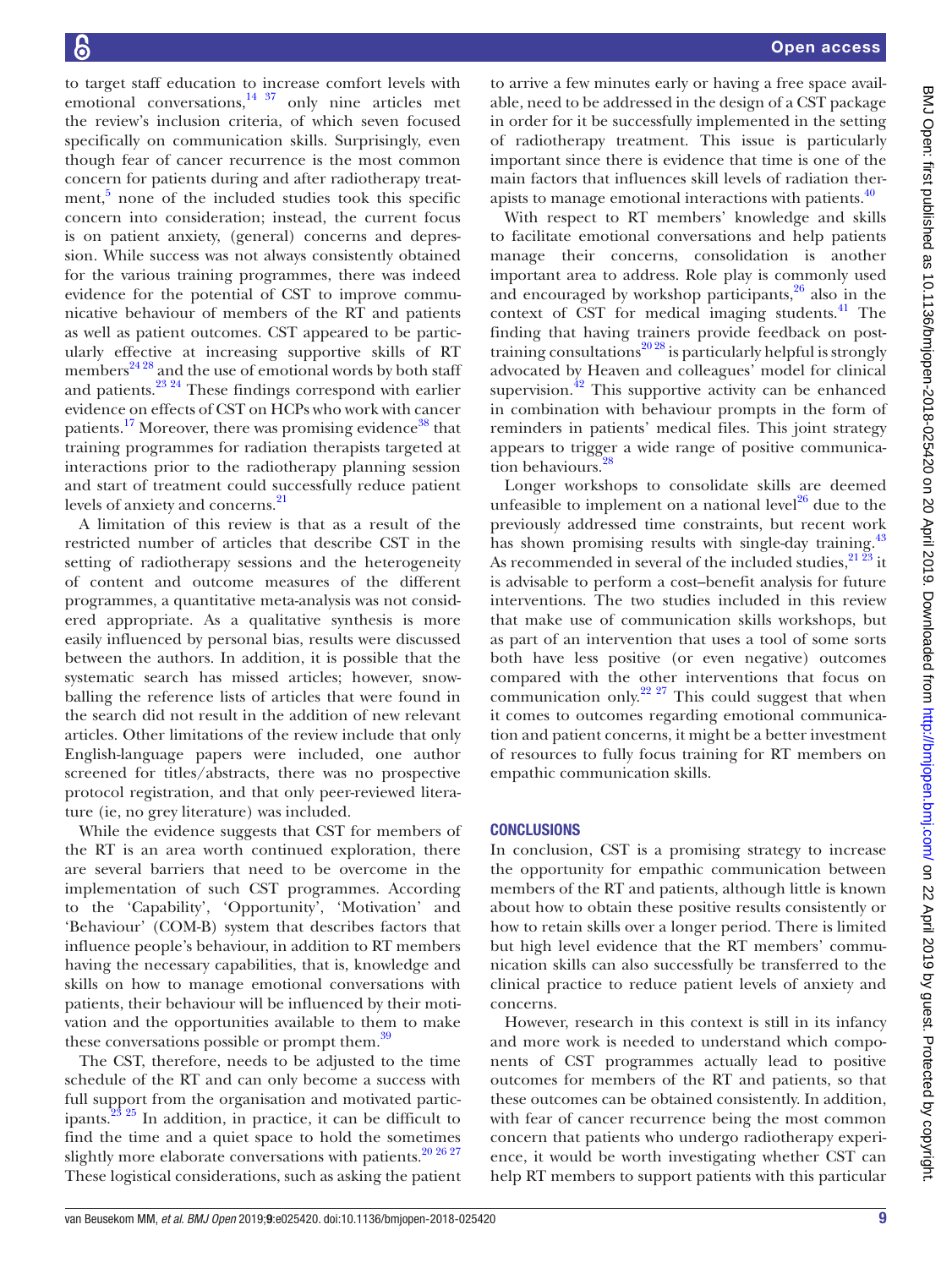concern. More research is also needed to explore how to consolidate (better) the learnt communication skills and, if this leads to longer or multiple training sessions, weigh the cost and benefits of the implementation of such workshops at multiple sites. To encourage motivated participation by members of the RT, service design or codesign strategies can be explored to involve staff as partners in the design of CST, so that their needs and preferences are incorporated in the fundaments of the training package.

Contributors GH and MMvB set up the search, included articles and extracted and analysed data. MMvB drafted the first version of the paper. JC, CB, EB and GH advised on interpretation of data and revised the draft. MMvB finalised the manuscript, which was approved by all authors.

Funding This work was supported by Breast Cancer Now, grant number 2017MayPR898.

Competing interests None declared.

Patient consent for publication Not required.

Provenance and peer review Not commissioned; externally peer reviewed.

Data sharing statement All key data are provided in the paper. Additional details can be provided on request by the corresponding author.

Open access This is an open access article distributed in accordance with the Creative Commons Attribution Non Commercial (CC BY-NC 4.0) license, which permits others to distribute, remix, adapt, build upon this work non-commercially, and license their derivative works on different terms, provided the original work is properly cited, appropriate credit is given, any changes made indicated, and the use is non-commercial. See: <http://creativecommons.org/licenses/by-nc/4.0/>.

#### **REFERENCES**

- <span id="page-9-0"></span>1. Hollant L, Single MP, Gaines K, *et al*. Assessing distress in patients with gastrointestinal tumors during radiotherapy. *[Journal of Clinical](http://dx.doi.org/10.1200/JCO.2016.34.15_suppl.e18087)  [Oncology](http://dx.doi.org/10.1200/JCO.2016.34.15_suppl.e18087)* 2016;34:e18087.
- <span id="page-9-1"></span>2. Sundaresan P, Sullivan L, Pendlebury S, *et al*. Patients' perceptions of health-related quality of life during and after adjuvant radiotherapy for T1N0M0 breast cancer. *[Clin Oncol](http://dx.doi.org/10.1016/j.clon.2014.09.007)* 2015;27:9–15.
- <span id="page-9-2"></span>3. Lewis F, Merckaert I, Liénard A, *et al*. Anxiety and its time courses during radiotherapy for non-metastatic breast cancer: a longitudinal study. *[Radiother Oncol](http://dx.doi.org/10.1016/j.radonc.2014.03.016)* 2014;111:276–80.
- <span id="page-9-3"></span>4. Halkett GK, Kristjanson LJ, Lobb EA. 'If we get too close to your bones they'll go brittle': women's initial fears about radiotherapy for early breast cancer. *[Psychooncology](http://dx.doi.org/10.1002/pon.1298)* 2008;17:877–84.
- <span id="page-9-4"></span>5. Simard S, Thewes B, Humphris G, *et al*. Fear of cancer recurrence in adult cancer survivors: a systematic review of quantitative studies. *[J](http://dx.doi.org/10.1007/s11764-013-0272-z)  [Cancer Surviv](http://dx.doi.org/10.1007/s11764-013-0272-z)* 2013;7:300–22.
- <span id="page-9-5"></span>6. Lebel S, Ozakinci G, Humphris G, *et al*. From normal response to clinical problem: definition and clinical features of fear of cancer recurrence. *[Support Care Cancer](http://dx.doi.org/10.1007/s00520-016-3272-5)* 2016;24:3265–8.
- <span id="page-9-6"></span>7. Koch L, Bertram H, Eberle A, *et al*. Fear of recurrence in longterm breast cancer survivors-still an issue. results on prevalence, determinants, and the association with quality of life and depression from the cancer survivorship-a multi-regional population-based study. *[Psychooncology](http://dx.doi.org/10.1002/pon.3452)* 2014;23:547–54.
- <span id="page-9-7"></span>8. Barracliffe L, Yang Y, Cameron J, *et al*. Does emotional talk vary with fears of cancer recurrence trajectory? A content analysis of interactions between women with breast cancer and their therapeutic radiographers. *[J Psychosom Res](http://dx.doi.org/10.1016/j.jpsychores.2018.01.004)* 2018;106:41–8.
- <span id="page-9-8"></span>9. Halkett GK, Kristjanson LJ, Lobb E, *et al*. Meeting breast cancer patients' information needs during radiotherapy: what can we do to improve the information and support that is currently provided? *[Eur J](http://dx.doi.org/10.1111/j.1365-2354.2009.01090.x)  [Cancer Care](http://dx.doi.org/10.1111/j.1365-2354.2009.01090.x)* 2010;19:538–47.
- <span id="page-9-9"></span>10. Cameron JL, Blyth CM, Kirby AS. An audit of a radiotherapy review clinic for breast cancer patients: a multi-disciplinary approach. *[J](http://dx.doi.org/10.1017/S1460396908006468)  [Radiother Pract](http://dx.doi.org/10.1017/S1460396908006468)* 2008;7:233–9.
- <span id="page-9-10"></span>11. Elsner K, Naehrig D, Halkett GKB, *et al*. Reduced patient anxiety as a result of radiation therapist-led psychosocial support: a systematic review. *[J Med Radiat Sci](http://dx.doi.org/10.1002/jmrs.208)* 2017;64:220–31.
- <span id="page-9-11"></span>12. Mitchell AJ, Lord K, Slattery J, *et al*. How feasible is implementation of distress screening by cancer clinicians in routine clinical care? *[Cancer](http://dx.doi.org/10.1002/cncr.27648)* 2012;118:6260–9.
- 13. Braeken AP, Kempen GI, Eekers D, *et al*. The usefulness and feasibility of a screening instrument to identify psychosocial

problems in patients receiving curative radiotherapy: a process evaluation. *[BMC Cancer](http://dx.doi.org/10.1186/1471-2407-11-479)* 2011;11:479.

- <span id="page-9-12"></span>14. Lavergne C, Taylor A, Gillies C, *et al*. Understanding and addressing the informational needs of radiation therapists concerning the management of anxiety and depression in patients receiving radiation therapy treatment. *[J Med Imaging Radiat Sci](http://dx.doi.org/10.1016/j.jmir.2014.06.004)* 2015;46:30–6.
- <span id="page-9-13"></span>15. Kissane DW, Bylund CL, Banerjee SC, *et al*. Communication skills training for oncology professionals. *[J Clin Oncol](http://dx.doi.org/10.1200/JCO.2011.39.6184)* 2012;30:1242–7.
- 16. Uitterhoeve RJ, Bensing JM, Grol RP, *et al*. The effect of communication skills training on patient outcomes in cancer care: a systematic review of the literature. *[Eur J Cancer Care](http://dx.doi.org/10.1111/j.1365-2354.2009.01082.x)* 2010;19:442–57.
- <span id="page-9-14"></span>17. Moore PM, Rivera Mercado S, Grez Artigues M, *et al*. Communication skills training for healthcare professionals working with people who have cancer. *[Cochrane Database Syst Rev](http://dx.doi.org/10.1002/14651858.CD003751.pub3)* 2013;3:CD003751.
- <span id="page-9-15"></span>18. Pace R, Pluye P, Bartlett G, *et al*. Testing the reliability and efficiency of the pilot Mixed Methods Appraisal Tool (MMAT) for systematic mixed studies review. *[Int J Nurs Stud](http://dx.doi.org/10.1016/j.ijnurstu.2011.07.002)* 2012;49:47–53.
- <span id="page-9-16"></span>19. Moher D, Liberati A, Tetzlaff J, *et al*. Preferred reporting items for systematic reviews and meta-analyses: the PRISMA statement. *[PLoS](http://dx.doi.org/10.1371/journal.pmed.1000097)  [Med](http://dx.doi.org/10.1371/journal.pmed.1000097)* 2009;6:e1000097.
- <span id="page-9-17"></span>20. Halkett GK, Schofield P, O'Connor M, *et al*. Development and pilot testing of a radiation therapist-led educational intervention for breast cancer patients prior to commencing radiotherapy. *[Asia Pac J Clin](http://dx.doi.org/10.1111/j.1743-7563.2012.01520.x)  [Oncol](http://dx.doi.org/10.1111/j.1743-7563.2012.01520.x)* 2012;8:e1–8.
- <span id="page-9-24"></span>21. Halkett GK, O'Connor M, Aranda S, *et al*. Pilot randomised controlled trial of a radiation therapist-led educational intervention for breast cancer patients prior to commencing radiotherapy. *[Support Care](http://dx.doi.org/10.1007/s00520-013-1719-5)  [Cancer](http://dx.doi.org/10.1007/s00520-013-1719-5)* 2013;21:1725–33.
- <span id="page-9-22"></span>22. Butlin H, Salter KL, Williams A, *et al*. PracticeCALM: coaching anxiety lessening methods for radiation therapists: a pilot study of a skillsbased training program in radiation oncology. *[J Med Imaging Radiat](http://dx.doi.org/10.1016/j.jmir.2015.12.002)  [Sci](http://dx.doi.org/10.1016/j.jmir.2015.12.002)* 2016;47:147–54.
- <span id="page-9-18"></span>23. Gibon AS, Merckaert I, Liénard A, *et al*. Is it possible to improve radiotherapy team members' communication skills? A randomized study assessing the efficacy of a 38-h communication skills training program. *[Radiother Oncol](http://dx.doi.org/10.1016/j.radonc.2013.08.019)* 2013;109:170–7.
- <span id="page-9-23"></span>24. Merckaert I, Delevallez F, Gibon AS, *et al*. Transfer of communication skills to the workplace: impact of a 38-hour communication skills training program designed for radiotherapy teams. *[J Clin Oncol](http://dx.doi.org/10.1200/JCO.2014.57.3287)* 2015;33:901–9.
- <span id="page-9-21"></span>25. Liénard A, Delevallez F, Razavi D, *et al*. Is it possible to improve communication around radiotherapy delivery: a randomized study to assess the efficacy of team training? *[Radiother Oncol](http://dx.doi.org/10.1016/j.radonc.2016.03.016)* 2016;119:361–7.
- <span id="page-9-25"></span>26. Halkett G, O'Connor M, Aranda S, *et al*. Communication skills training for radiation therapists: preparing patients for radiation therapy. *[J Med Radiat Sci](http://dx.doi.org/10.1002/jmrs.171)* 2016;63:232–41.
- <span id="page-9-19"></span>27. Hollingworth W, Metcalfe C, Mancero S, *et al*. Are needs assessments cost effective in reducing distress among patients with cancer? A randomized controlled trial using the distress thermometer and problem list. *[J Clin Oncol](http://dx.doi.org/10.1200/JCO.2012.48.3040)* 2013;31:3631–8.
- <span id="page-9-20"></span>28. Timmermans LM, van der Maazen RW, van Spaendonck KP, *et al*. Enhancing patient participation by training radiation oncologists. *[Patient Educ Couns](http://dx.doi.org/10.1016/j.pec.2005.08.010)* 2006;63:55–63.
- <span id="page-9-26"></span>29. Pendleton D, Schofield T, Tate P, *et al*. The new consultation: developing doctor-patient communication. 2003.
- <span id="page-9-27"></span>Zigmond AS, Snaith RP. The hospital anxiety and depression scale. *[Acta Psychiatr Scand](http://dx.doi.org/10.1111/j.1600-0447.1983.tb09716.x)* 1983;67:361–70.
- <span id="page-9-28"></span>31. Roter D, Larson S. The Roter interaction analysis system (RIAS): utility and flexibility for analysis of medical interactions. *[Patient Educ](http://dx.doi.org/10.1016/S0738-3991(02)00012-5)  [Couns](http://dx.doi.org/10.1016/S0738-3991(02)00012-5)* 2002;46:243–51.
- <span id="page-9-29"></span>32. Baker F, Denniston M, Zabora J, *et al*. A POMS short form for cancer patients: psychometric and structural evaluation. *[Psychooncology](http://dx.doi.org/10.1002/pon.564)* 2002;11:273–81.
- <span id="page-9-30"></span>33. Cohen S, Kamarck T, Mermelstein R. Perceived stress scale measuring stress: a guide for health and social scientists. 1994:235–83.
- <span id="page-9-31"></span>34. Halkett GKB, Merchant S, Jiwa M, *et al*. Effective communication and information provision in radiotherapy—the role of radiation therapists. *[J Radiother Pract](http://dx.doi.org/10.1017/S1460396909990173)* 2010;9:3–16.
- 35. Martin K-L, Hodgson D. The role of counselling and communication skills: how can they enhance a patient's 'first day' experience? *[J](http://dx.doi.org/10.1017/S1460396906000215)  [Radiother Pract](http://dx.doi.org/10.1017/S1460396906000215)* 2006;5:157–64.
- 36. Dong S, Butow PN, Costa DS, *et al*. The influence of patientcentered communication during radiotherapy education sessions on post-consultation patient outcomes. *[Patient Educ Couns](http://dx.doi.org/10.1016/j.pec.2014.02.008)* 2014;95:305–12.
- Maamoun J, Fitch M, Barker R, et al. Results of a radiation therapist opinion survey identifying, measuring and addressing radiation